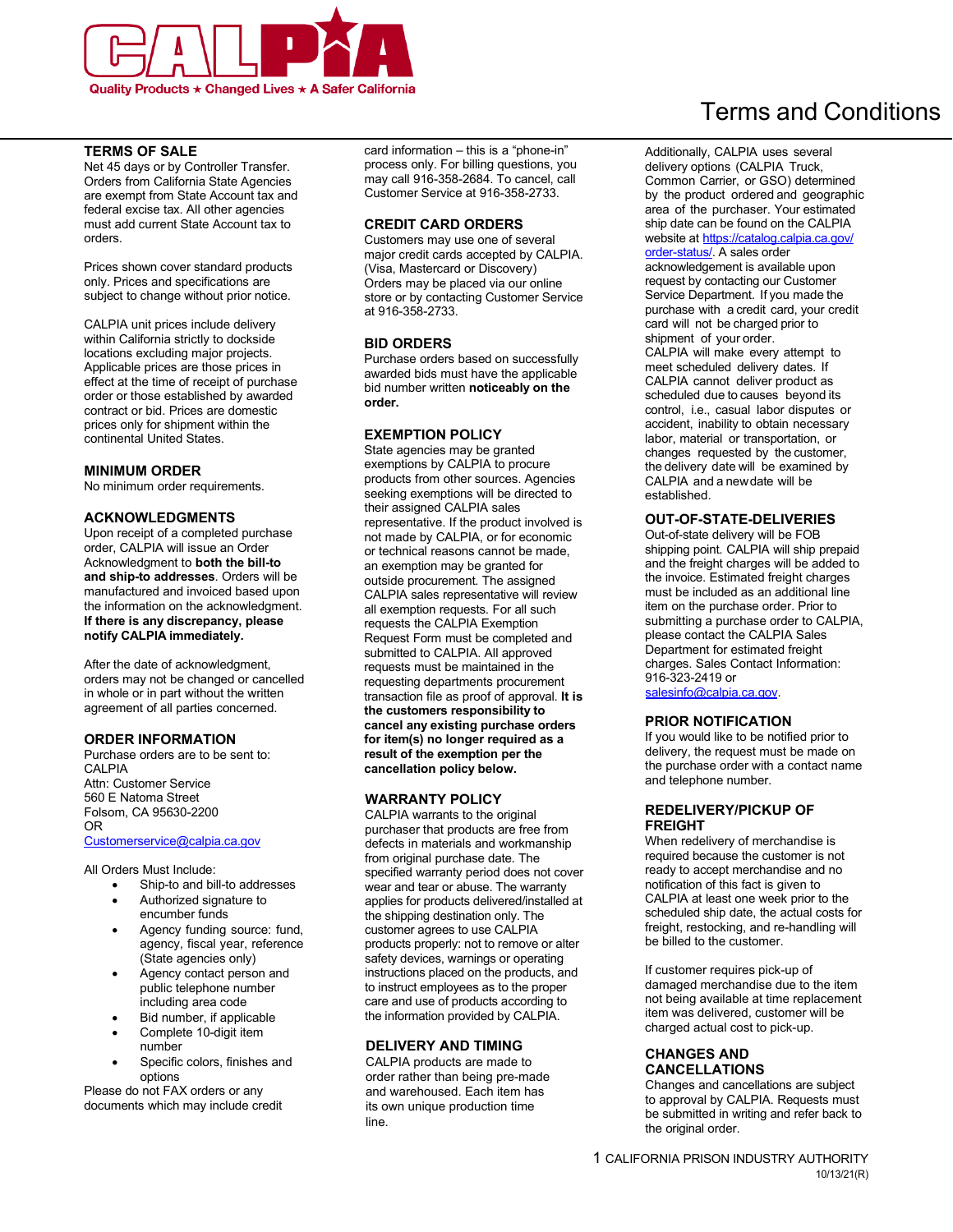

A Change Order Acknowledgment will be forwarded if approved. Change orders and cancellations are subject to additional charges for reimbursement of costs incurred. If the order has already been shipped at the time of cancellation, shipping costs arethe responsibility of the customer. Orders for nonstandard and custom products are not subject to cancellation.

#### **SHIPMENT DAMAGE/SHORTAGES**

All shipments should be carefully inspected by the customer before acceptance. If damage or shortage has occurred and the delivery is accepted or refused, the damage or shortage must be noted on the Bill of Lading at the time of delivery. The Bill of Lading must be sign[ed and include](https://www.calpia.ca.gov/) the printed name of both the receiver and driver. All types of product damage or shortage must be

reported to CALPIA Customer Service at [customerservice@calpia.ca.go](mailto:customerservice@calpia.ca.gov)v or 916-358-2733 or via the Green Check Mark at [calpia.ca.gov](https://calpia.ca.gov) within fifteen (15) days of the product delivery date or sixty (60) days from the invoice date. CALPIA requires that before any **credit/ replacement** can be processed all **damaged/spoiled** product must be verified by a CALPIA representative to confirm and investigate for possible damage source and quantities. CALPIA cannot process any **damaged/spoilage**  claims if the product has been disposed of prior to inspection.

#### **RETURN POLICY**

 CALPIA reserves the right to refuse the return of standard, non-standard (custom), or altered products.

To return unused, undamaged products, customers must request a **Returned Merchandise Authorization (RMA)**  through the CALPIA Customer Service Branch. Credit cannot be issued for stock without prior authorization. Product must be returned to CALPIA via a Returned Merchandise Authorization for credit. All requests must be made within **30 days** after receipt of item (s) with the following exceptions: apparel, miscellaneous textiles, flags, gloves, boots and shoes, mesh signs and binders must be made within **90 days**  after receipt. Warranty returns are not accepted for these products.

If a return is authorized, CALPIA will make arrangements for pickup and bill the customer for round-trip freight charges. Customers should not make their own arrangements, and/or the items are shipped freight prepaid. Damaged items will be refused.

Returns are subject to a 25% restocking charge.

If CALPIA determines that a returned item has been used, modified or altered in any way, the item will be returned to the customers at their expense and a credit will not be issued.

Refer to the Shipment Damages/ Shortages and Warranty Policy sections of Terms and Conditions for additional information on returns.

# **FURNISHINGS**

#### **WARRANTY**

It is the customer's responsibility to inspect items at the time of delivery to the extent practical. Damaged merchandise must be reported within 10 days of delivery.

If any defect is discovered within the warranty period, CALPIA must be notified in writing within 15 business days of discovery of the defect. Warranty returns must be accompanied by proof of purchase.

- • Furniture, including seating, is warranted for 5 years.
- • Residential Hall Furniture is warranted for 10 years.

 cost of the original item. CALPIA will attempt to repair the damaged item first. If the item is not repairable, CALPIA will replace the damaged item covered by warranty with the exact same item. If that item has been discontinued and is no longer available, CALPIA will at its discretion, substitute a similar or like item which may be priced higher or lower than the

Refer to the Return Policy section of the General Terms and Conditions for the procedure to obtain return authorization.

#### **COMPONENT PARTS**

Replacement parts may be available for purchase for current CALPIA products. Replacement parts for discontinued products may be available for a limited time. Contact Sales for price and part number at [salesinfo@calpia.ca.gov](mailto:salesinfo@calpia.ca.gov).

#### **PRODUCT RECYCLE INFORMATION**

 Pursuant to California Public Contract Code (PCC) **§12200-12217,** CALPIA meets minimum requirements for Recycle Materials, Goods, Supplies and is compliant with the reporting component for the State Agency Buy Recycled Campaign (SABRC) as administered by CALRecycle. Only specific products are required to be SABRC compliant.

#### **FREIGHT CHARGES**

Prices quoted includes freight prepaid to destination within California via carrier of CALPIA's choice, excluding (1) Specialty Orders and Projects, (2) Residential Hall Furniture and

# Terms and Conditions

Mattresses, (3) New Building Installation, (4) Large quantity orders and (5) Options and Accessories.

Contact your CALPIA sales representative for freight and Set-In-Place charges for orders with special requirements.

### **OUT-OF-STATE DELIVERIES**

 Out-of-state delivery will be FOB shipping point. CALPIA will ship prepaid and the freight charges will be added to the invoice. Estimated freight charges must be included as an additional line item on the purchase order. Prior to submitting a purchase order to CALPIA, please contact the CALPIA Sales Department for estimated freight charges. Sales Contact: 916-323-2419 or [salesinfo@calpia.ca.gov](mailto:salesinfo@calpia.ca.gov).

#### **SET-IN-PLACE CHARGES**

To determine the type of delivery required for your order and the appropriate charge, refer to the delivery information below. There are three delivery types available: dockside, setin-place, or set-in-place/assembly. Dockside delivery is included in the list price. The type of delivery requested **MUST** be indicated on **ALL** furniture orders. If set-in-place or assembly is required, appropriate charges must be authorized. CALPIA cannot provide setin-place and/or assembly for items previously received.

- 1. **Dockside Delivery** is delivery to either the building loading dock or to any accessible first floor entrance location within 50 feet from the point of unloading carrier truck.
- $\mathfrak{p}$ **Set-In-Place Delivery** is delivery to your office location with furniture items placed at point of use or a delivery over 50 feet from point of unloading carrier truck. This service includes unboxing and removal of packaging material. It does not include assembly. Please notify Customer Service in advance of delivery of any possible delivery obstacles, e.g., no available freight elevator, narrow stairs, and/or stair wells or other obstacles.

#### **is the responsibility of the customer. NOTE: Moving existing furniture prior to set-in-place of [ne](mailto:salesinfo@calpia.ca.gov)w furniture**

3. Set-In-Place/Assembly service includes set-in-place delivery and connecting or assembling furniture pieces at point of use.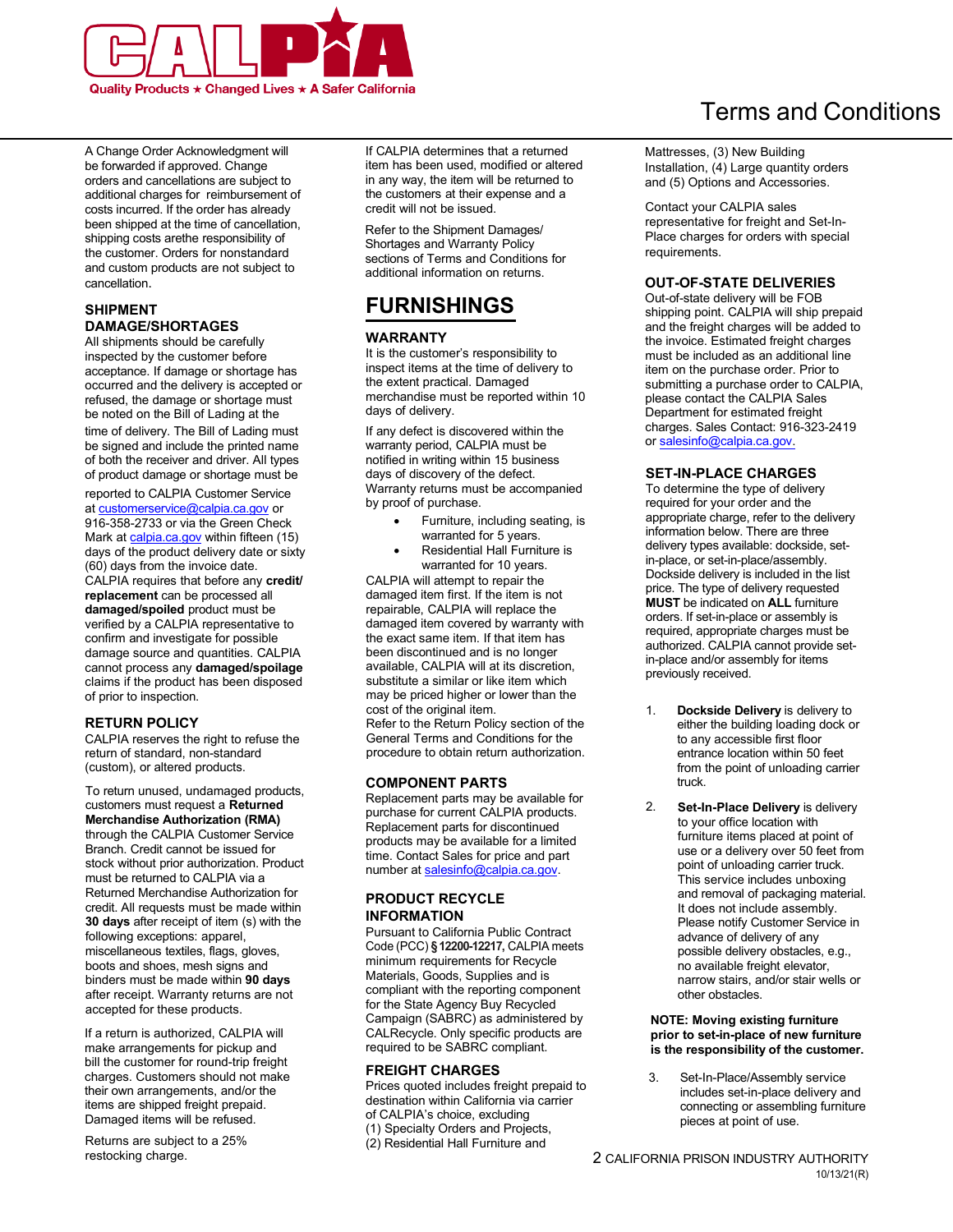

## **INSTALLATION INSTRUCTIONS**

Purchase orders must specify item and placement (right, left or center when appropriate) on items requiring factory installation.

#### **SPECIAL HANDLING**

 Please contact your sales representative at 916-323-2419 regarding:

- 1. Freight
- 2. Set-in-place charges
- 3. Coordinated Major
- 4. Projects Residential Hall
- 5. Furniture New Building
- 6. Installation Large Quantity Orders

#### **STORAGE FEES**

 is known so delivery can be CALPIA storage space is limited. Contingent upon storage space availability and CALPIA approval, customer items may be stored by CALPIA. Storage fees may apply when the scheduled delivery date is delayed at the customers request. Storage fees will be assessed on a per pallet basis. The customer must notify CALPIA immediately when the new delivery date rescheduled.

# **QUICK SHIP**

Quick Ship Guidelines:

- 1. 10 days or less from your order being placed to your chair being delivered to your agency.
- 2. Limited to quantities of 10 chairs or less.
- 3. Available in Ebony color only.
- 4. Dockside delivery only. No Set-In-Place and no special instructions are available.
- 5. Quick Ship ONLY available on selected chairs.

# **BEDDING PRODUCTS**

#### **WARRANTY**

Innerspring mattresses have a **5-year limited warranty** on material and workmanship as follows (**Note:** Stains, soil, and damaged border wire negate any warranty): **Two years** from the date of delivery, CALPIA at its option and expense, will repair or replace any innerspring mattress which, under normal usage, fails to meet specifications. If the product has been discontinued, a comparable mattress will be provided.

**Three to five** years from date of delivery, CALPIA, at its discretion, will credit the customer at a prorated amount based on the original selling price of the product. For example, mattresses returned after 36 months from delivery could receive a 24 month credit of the original price, i.e., a credit of 40% of the sale price.

Vinyl - Cotton and Foam core mattresses have a **1-year limited warranty** on the Vinyl cover and **5-year limited warranty**  on the cotton/foam core. Cotton core mattresses (new and refurbished), foam mattresses and pillows at CALPIA's discretion will be replaced or repaired free of charge if the product is judged to be defective. It is the customer's responsibility to inspect items at time of delivery to the extent practical. Damaged merchandise must be reported within 10 days of delivery (see Shipment Damage/ Shortages section under General Terms). If any defect is discovered within the warranty period, notification must be made in writing, promptly to CALPIA. Proof of purchase must be provided for repair or replacement within the warranty period.

CALPIA reserves the right to examine mattresses/pillows on-site, prior to their return if reported as defective or damaged.

#### **FREIGHT CHARGES**

Prices quoted for bedding products include freight prepaid to dockside destinations within California only via a carrier of CALPIA's choice.

Set-in-place delivery charged on all bedding products are assessed on a case-by-case basis. Call your sales representative for a quote for set-inplace delivery or freight to destinations outside California.

#### **STORAGE FEES**

 Storage fees for mattresses may apply when the scheduled delivery date is changed to a later date by the customer or delivery is refused and it is necessary for CALPIA or the carrier to store manufactured mattress. CALPIA is to be notified immediately by the customer when it is known the scheduled delivery date is to be changed.

#### **FLAMMABILITY TESTING**

CALPIA manufactures mattresses to meet or exceed the applicable flammability testing requirements set forth by the California Bureau of Home Furnishings in California Technical Bulletins 117 and 129, depending on the mattress use.

# Terms and Conditions

All mattresses manufactured on or after July 1, 2007 meet the Federal flammability requirements of 16CFR 1633. Refer to the "Bedding" section of the online catalog for specific information on flammability tests. There are no State or Federal flammability requirements or testing for pillows at this printing.

#### **SET-IN-PLACE AND DELIVERY**

#### **Furniture/Cabinets/Files**

• Refer to online catalog for the most current set-in-place charges.

#### **SET-IN-PLACE AND ASSEMBLY CHARGES**

### **Furniture/Cabinets/Files**

- Items such as secretarial and executive desks and work centers with returns, peninsulas, bridges, and the larger tables require assembly on site. If you choose to assemble items yourself, use the standard setin-place charge applicable.
- Refer to online catalog for the most current set-in-place and assembly charges.

Standard Set-In-Place charges may not apply to:

- (1) Coordinated Major Projects
- (2) Residential Hall Furniture
- (3) New Building Installation
- (4) Large Quantity Orders

Contact your CALPIA sales representative for a quote for orders that have special requirements before PO is submitted.

#### **Industrial Shelving**

Dockside delivery is included in unit pricing. Set-In-Place is not available.

Shelving is shipped palletized. Customers are required to have a receiving dock and/or a forklift or pallet jack.

CALPIA Installation is Not Available

Set-In-Place charge per unit is included in the item description in the CALPIA online catalog (catalog.[calpia.ca.gov](https://catalog.calpia.ca.gov/)) or contact Sales or Customer Service for applicable charges

#### **CALPIA Customer Service**  916-358-2733

[customerservice@calpia.ca.gov](mailto:customerservice@calpia.ca.gov) 

## **CALPIA Sales**

916-323-2419 [salesinfo@calpia.ca.gov](mailto:salesinfo@calpia.ca.gov)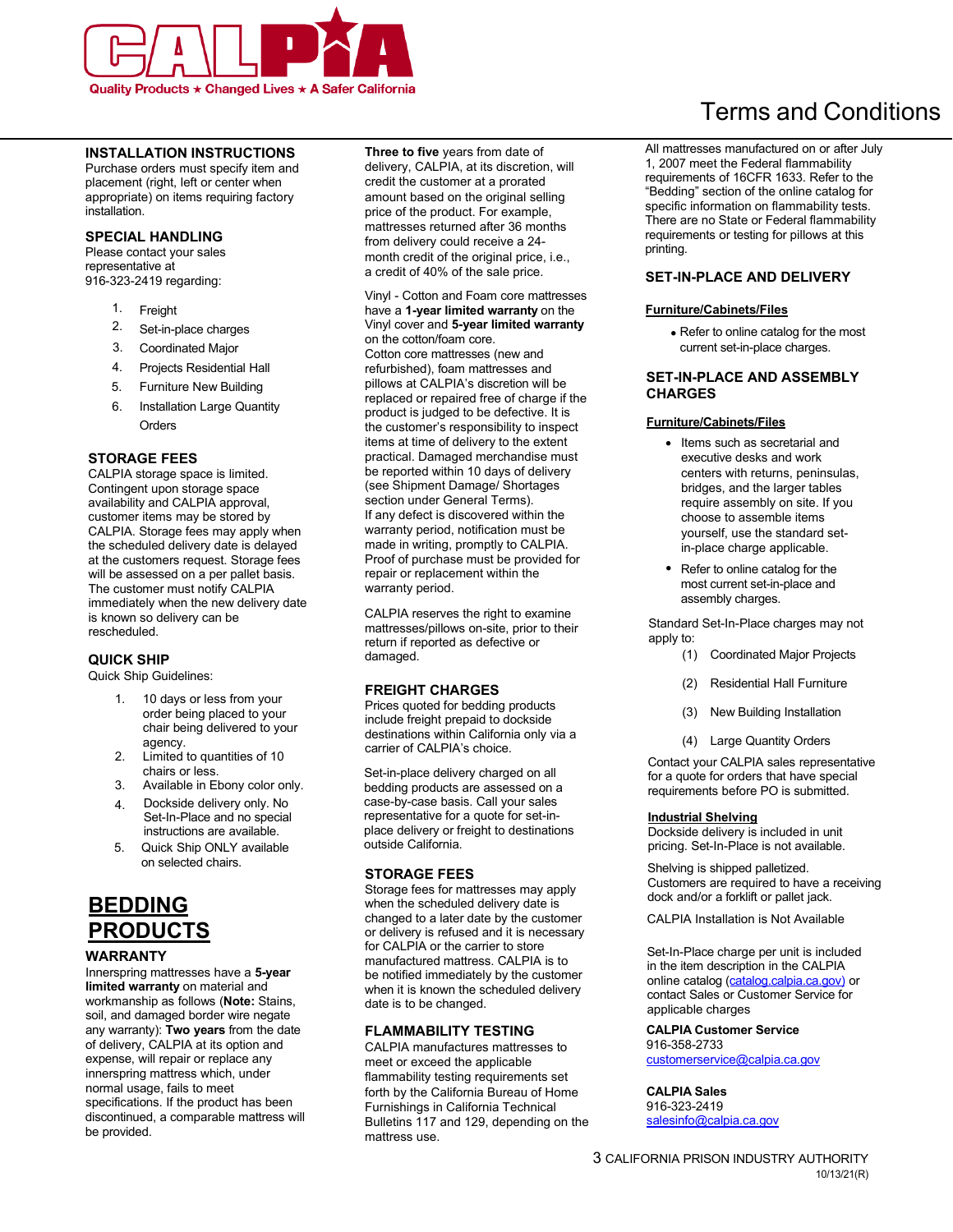

#### **Furniture/Steel Cabinets**

 Steel cabinets (Storage and Wardrobe) meet California Building Code, Title 24, Part 2, Vol2, Chap. 16, Section 1604- General Design Requirements, (Earthquake Safety) seismic standards, if installed per manufacturer's instructions.

 **Installation is the responsibility of the purchaser**. Installation hardware is included with each unit.

 In accordance with the California Building Code, Title 24, Part 2, Vol. 2, Chap. 16, Section 1604- General design Requirements, prior to use of the shelving system, cabinets, etc., the structure must be anchored in accordance with drawings supplied by the manufacturer.

Local agencies should check with their governing bodies to determine if compliance with UBC/CAC is required.

#### **Industrial Shelving**

 The industrial steel shelving components manufactured by CALPIA when assembled and anchored as prescribed by CALPIA are certified by the division of the State Architect (DSA) to be compliant with California Building Code, Title 24, Part 2, Vol. 2, Chap. 16, Section 1604 – General Design Requirements.

 Any other sizes, configurations, anchorages, etc., that the end user may wish to order shall require additional calculations, prepared and signed by a California licensed structural or civil engineer substantiating compliance of the shelving installation to the California Administrative Code. These calculations shall be the responsibility of the end user.

To accessthefull CaliforniaBuildingCodesee:<http://shop.iccsafe.org/state-and-local-codes/california.html>

If you have any questions, please contact your CALPIA sales representative or call 916-323-2419.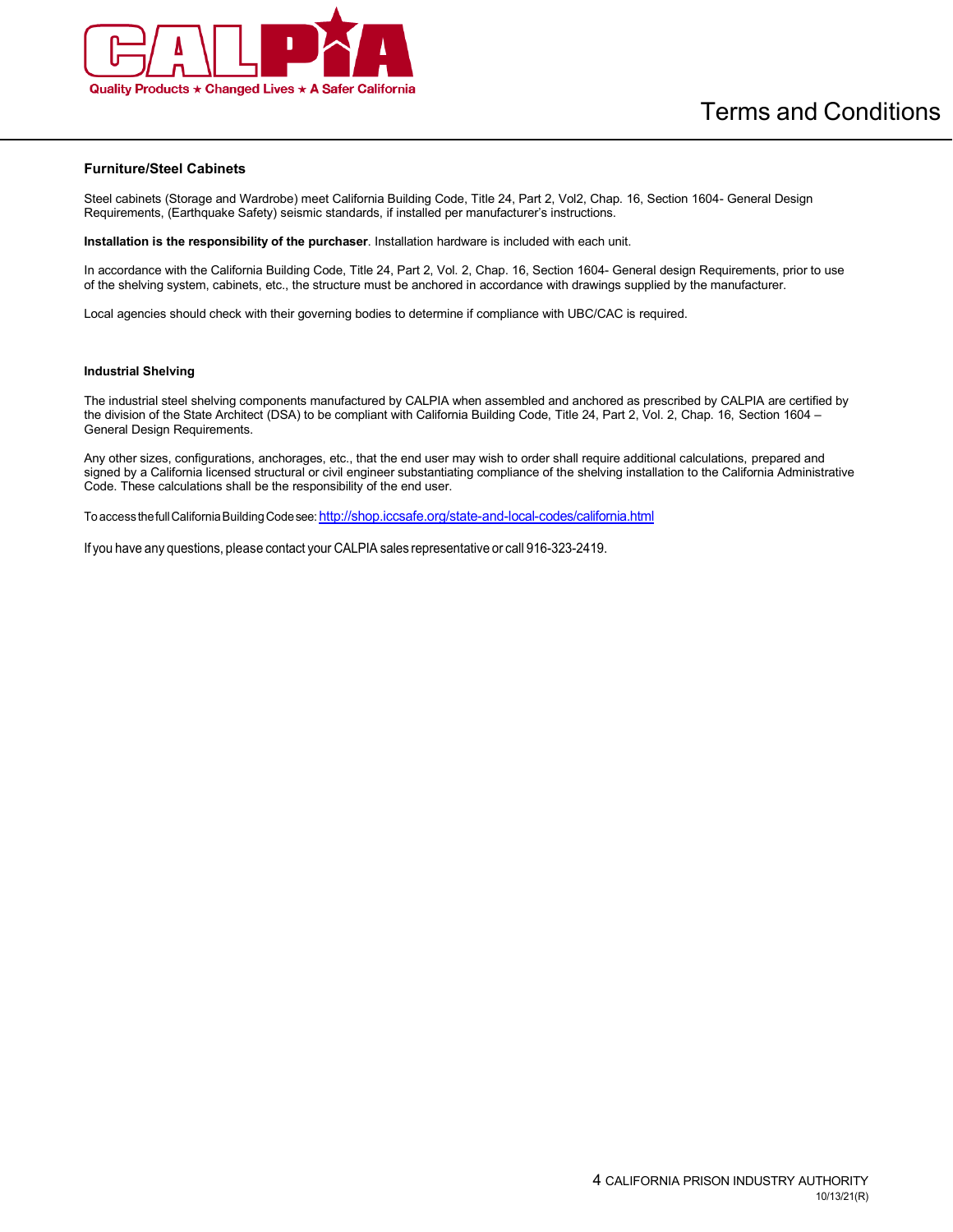

# **FOOD PRODUCTS**

## **TERMS OF SALE**

 Net 45 days or by Controller Transfer. Orders from California State agencies are exempt from State Account tax and federal excise tax.

 CALPIA unit prices include delivery location. Prices are domestic prices only for shipments within current delivery within California to a single dockside routes and schedules.

 Prices are issued weekly and are listed in the Food Products section of the CALPIA online catalog. Prices are applied as of date of shipment. Prices and specifications are subject to change without prior notice.

 Meat, Poultry, Egg and Juice prices are subject to market, fluctuations and the market price obtained for production needs.

#### **MINIMUM ORDER**

 Minimum order of \$250.00 per delivery is required. CALPIA approval is required for smaller orders.

#### **ACKNOWLEDGMENTS**

 Upon receipt of a completed purchase order, CALPIA will issue an Order Acknowledgment to both the bill-to and ship-to addresses. Orders will be shipped based on the delivery schedule provided by the customer.

#### **DELIVERY**

 **For information on delivery dates in your area, contact Customer Service a[t food.orders@calpia.ca.gov](mailto:food.orders@calpia.ca.gov) or 916- 358-2733. Please email a copy of your signed purchase order with the delivery schedule to** 

 **[food.orders@calpia.ca.gov t](mailto:food.orders@calpia.ca.gov)o ensure timely delivery. Customer Service on the weekly price sheet. contact information is also available** 

 CALPIA will make every attempt to meet scheduled delivery dates. If CALPIA cannot deliver product as scheduled due to causes beyond its control, i.e., causal labor disputes or accidents, inability to obtain necessary labor, material or transportation, or changes requested by the customer, the delivery date will be examined, and a new date will be established based on CALPIA and customer needs. Customer's signature on CALPIA delivery receipts acknowledges acceptance of product as well as

shipping baskets, crates, pallets, dollies and skids. Failure to return empty shipping containers will result in increased prices. Empty shipping containers must be assembled by the purchaser for convenient pick up at the delivery point.

#### **ORDER INFORMATION**

Orders/Delivery Schedules must be submitted in the original excel format 30 calendar days prior to the beginning of each quarter. Orders should include product for a minimum of one quarter.

Purchase orders are to be sent to the Food Orders Inbox: [food.orders@calpia.ca.gov](mailto:food.orders@calpia.ca.gov) 

All orders must include:

- Ship-to and bill-to addresses
- Authorized signature to encumber funds
- Agency funding source: fund, agency, fiscal year, reference (State agencies only)
- Agency contact person and public telephone number including area code
- Bid number if applicable Complete 10-digit item
- number
- Delivery schedule (in original format)

#### **BID ORDERS**

 Purchase orders based on successfully awarded bids must have the applicable bid number written **noticeably** on the order.

#### **EXEMPTION POLICY**

 State agencies may be granted exemptions by CALPIA to procure products from other sources. Agencies seeking exemptions will be directed to their assigned CALPIA sales representative. If the product involved is not made by CALPIA, or for economic or technical reasons cannot be made, outside procurement. The assigned CALPIA sales representative will review all exemption requests. For all such requests the CALPIA Exemption Request Form must be completed and submitted to CALPIA. All approved requests must be maintained in the transaction files as proof of approval. It is the customers responsibility to cancel any existing purchase orders for item(s) no longer required as a result of the and exemption may be granted for requesting departments procurement exemption.

# Terms and Conditions

#### **PRIOR NOTIFICATION**

 If you would like to be notified prior to delivery, the request must be made on the purchase order or by contacting the factory representative.

#### **REDELIVERY OF FREIGHT**

 When redelivery of merchandise is required because the customer is not ready to accept merchandise and no notification of this fact is given to CALPIA, the actual costs for freight, restocking, and re-handling will be billed to the customer.

#### **CHANGES AND CANCELLATIONS**

 Changes and cancellations of individual deliveries must be made through the Food Orders Inbox at

 [food.orders@calpia.ca.gov . S](mailto:food.orders@calpia.ca.gov)ee Delivery Schedule Factory Notification for working days notice.

 Requests for cancellation must be submitted in writing, include a revised delivery schedule, and refer back to the original order. Change orders and cancellations are subject to additional charges for reimbursement of costs incurred. A change order cannot be accepted if the order has already been shipped. Orders for nonstandard and custom products are not subject to cancellation. Please see page 8 for the amended delivery schedule factory notification.

# **SHIPMENT**

# **DAMAGE/SHORTAGES**

All shipments should be carefully inspected by the customer before acceptance. If damage or shortage has occurred and the delivery is accepted, the damage or shortage must be noted on the Bill of Lading at the time of delivery. Any discrepancies must be noted and initialed by the driver and the receiver. The Bill of Lading must be signed and include the printed name of both the receiver and driver. All types of product damage or shortage must be reported to CALPIA via the Green Check Mark at [calpia.ca.gov w](http://www.calpia.ca.gov/)ithin fifteen (15) days of the product delivery date or sixty (60) days from the invoice date.

CALPIA requires that before any **credit/ replacement** can be processed all **damaged/spoiled** product must be verified by a CALPIA representative to confirm and investigate possible damage source and quantities. CALPIA cannot process any **damaged/spoilage**  claims if the product has been disposed of prior to inspection.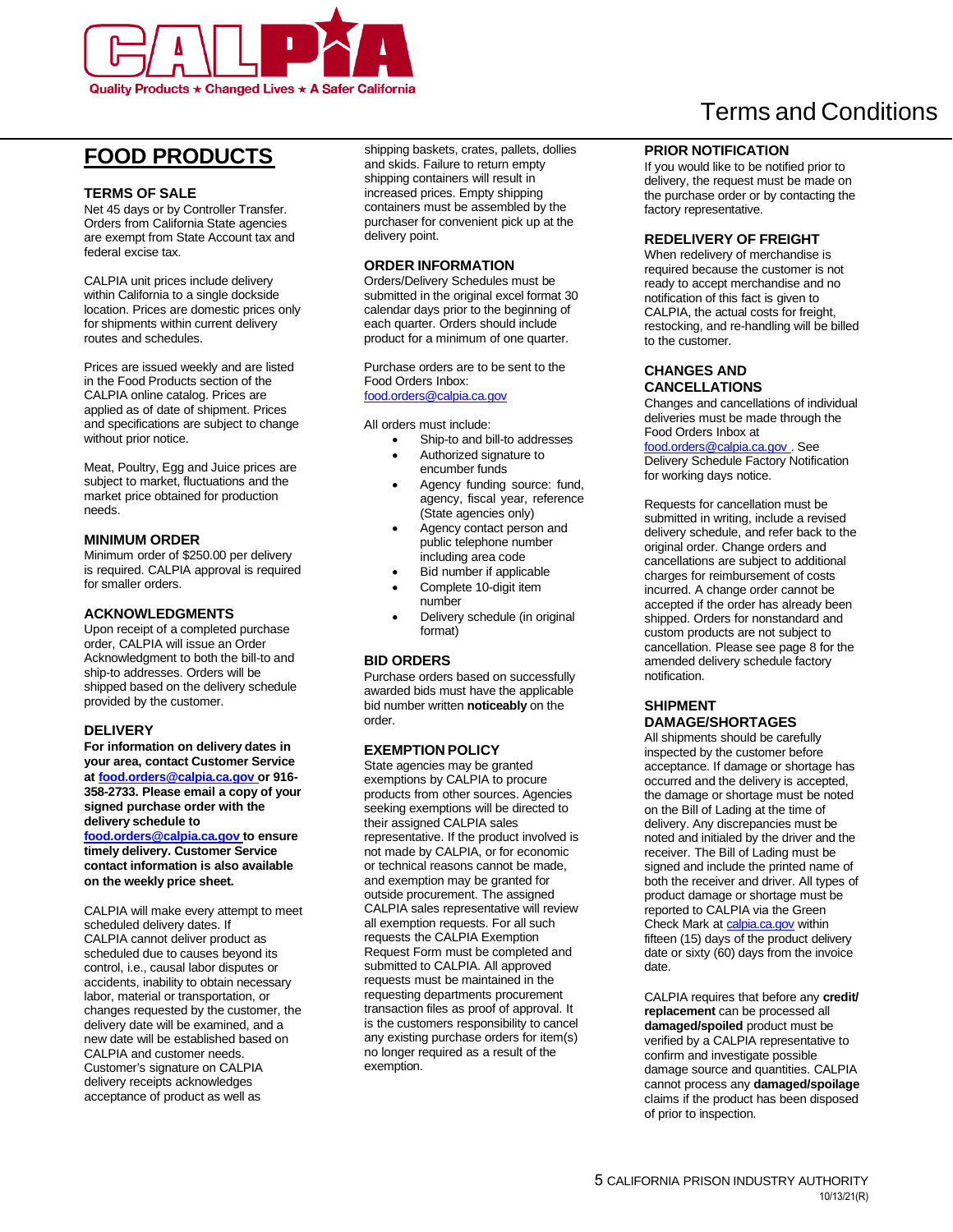

### **WARRANTY AND RETURN POLICY**

 CALPIA warrants to the original purchaser that products are free from defects in materials and workmanship. Customer wear and tear or abuse are not covered by warranty.

 The customer agrees to use CALPIA products properly and to instruct employees as to the proper care and use of products.

 All products shall comply with all applicable Federal and State Mandatory requirements and regulations relating to preparation, packaging, labeling, storage, distribution and sales of the product within the commercial marketplace.

 defective food products. Food products absent of damage or defects can not be CALPIA will replace damaged or returned.

## **GENERAL CORRESPONDENCE**

For all questions, please contact:

Customer Service 916-358-2733 Dan Bachilla: 916-597-8815 Joe Marti: 916-358-1601 Russell Ream: 916-417-6448

|                                             | <b>Product Shelf Life</b>                                                           |
|---------------------------------------------|-------------------------------------------------------------------------------------|
| Milk Products                               | Fourteen (14) days from processing date if kept at 40 degrees or lower              |
| PackagedBeverages                           | Thirty (30) days from Julian date on carton if kept at 40 degrees or lower          |
| Poultry Products - Frozen                   | Ninety (90) days from delivery date                                                 |
| <b>Meat Cutting Products - Frozen</b>       | Ninety (90) days from delivery date                                                 |
| Coffee - Ground                             | Six (6) months from pack date if kept at room temperature                           |
| Coffee - Instant                            | One (1) year from pack date if kept at room temperature                             |
| Eggs - Shell                                | Forty-five (45) days from graded date stamp                                         |
| Eggs - Liquid Fresh                         | Ten (10) weeks from date of production                                              |
| Eggs - Liquid - No Cholesterol, Nonfat      | Eighteen (18) weeks from date of production                                         |
| Egg Product - Frozen 30lb Pails             | Twenty-Four (24) months from date of production                                     |
| Eggs, Frozen, Homogenized, 12-2lb<br>Carton | Twelve (12) months from date of production                                          |
| Almonds                                     | One (1) year from pack date if kept at room temperature                             |
| <b>Bread Products</b>                       | Thirteen (13) days from Julian date on bread package if kept at room<br>temperature |
| Cookies                                     | Six (6) months from pack date if kept at room temperature                           |
| Jelly                                       | One (1) year from pack date                                                         |
| Peanut Butter                               | One (1) year from pack date                                                         |
| Syrup                                       | One (1) year from pack date                                                         |
| Prepackaged Meals (PB&J Box Lunches)        | Thirteen (13) days from Julian date on lunch package if kept at room<br>temperature |
| Prepackaged Meals (Hummus Lunches)          | Ninety (90) days from Julian date on lunch package if kept at room<br>temperature   |